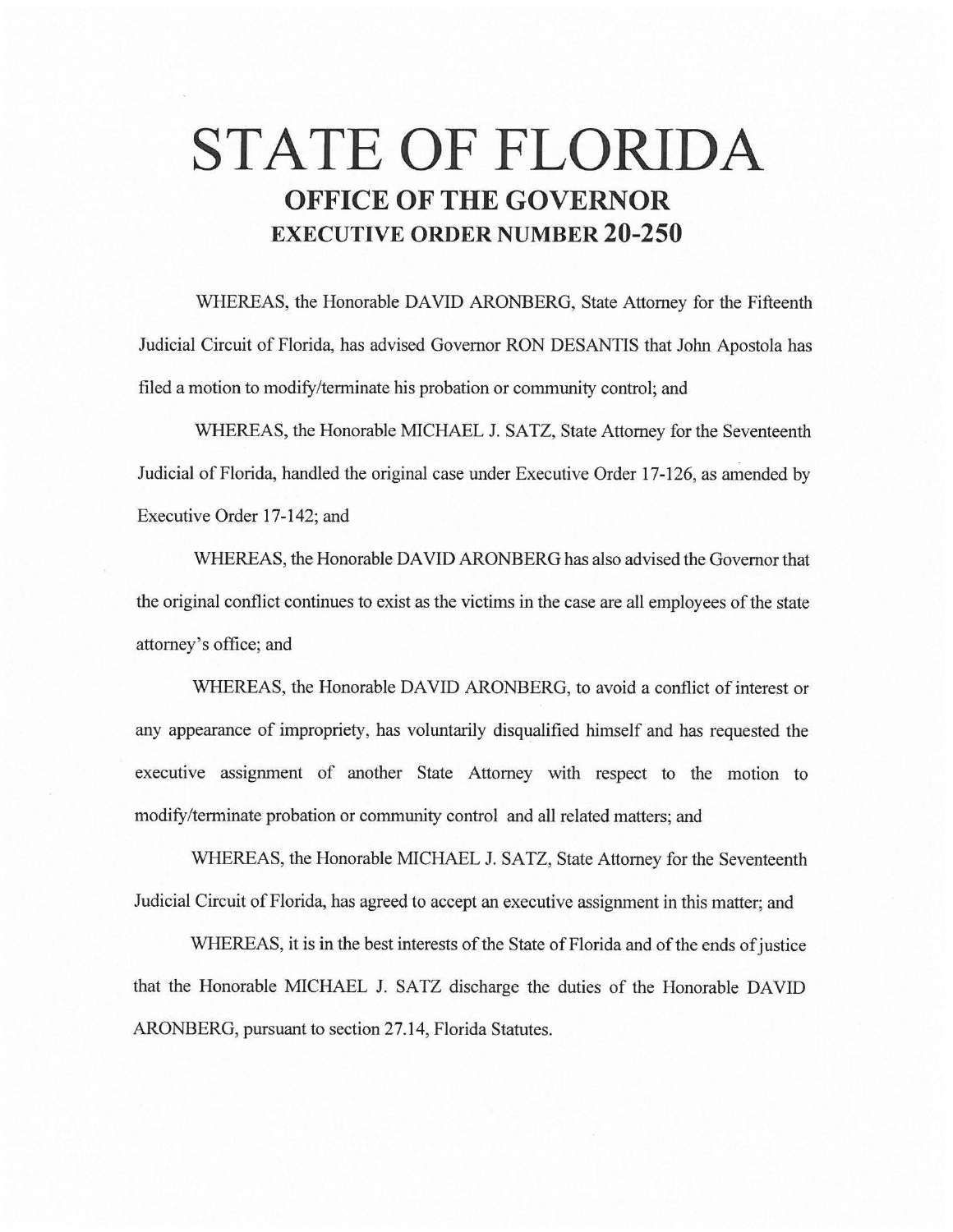NOW, THEREFORE, I, RON DESANTIS, Governor of Florida, in obedience to my solemn constitutional duty to ''take care that the laws be faithfully executed," and pursuant to the Constitution and laws of the State of Florida, issue the following Executive Order, effective immediately:

### Section 1.

The Honorable MICHAEL J. SATZ, State Attorney for the Seventeenth Judicial Circuit of Florida, referred to as the "Assigned State Attorney," is assigned to discharge the duties of the Honorable DAVID ARONBERG, State Attorney for the Fifteenth Judicial Circuit of Florida, as they relate to the motion to modify/terminate probation or community control and all matters related to John Apostola.

## Section 2.

The Assigned State Attorney or one or more Assistant State Attorneys and Investigators, who have been designated by the Assigned State Attorney, shall proceed immediately to the Fifteenth Judicial Circuit of Florida, and are vested with the authority to perform the duties prescribed herein.

## Section 3.

All residents of the Fifteenth Judicial Circuit are requested, and all public officials are directed, to cooperate and render whatever assistance is necessary to the Assigned State Attorney, so that justice may be served.

### Section 4.

The period of this Executive Assignment shall be for one (1) year, to and including October 6, 2021.